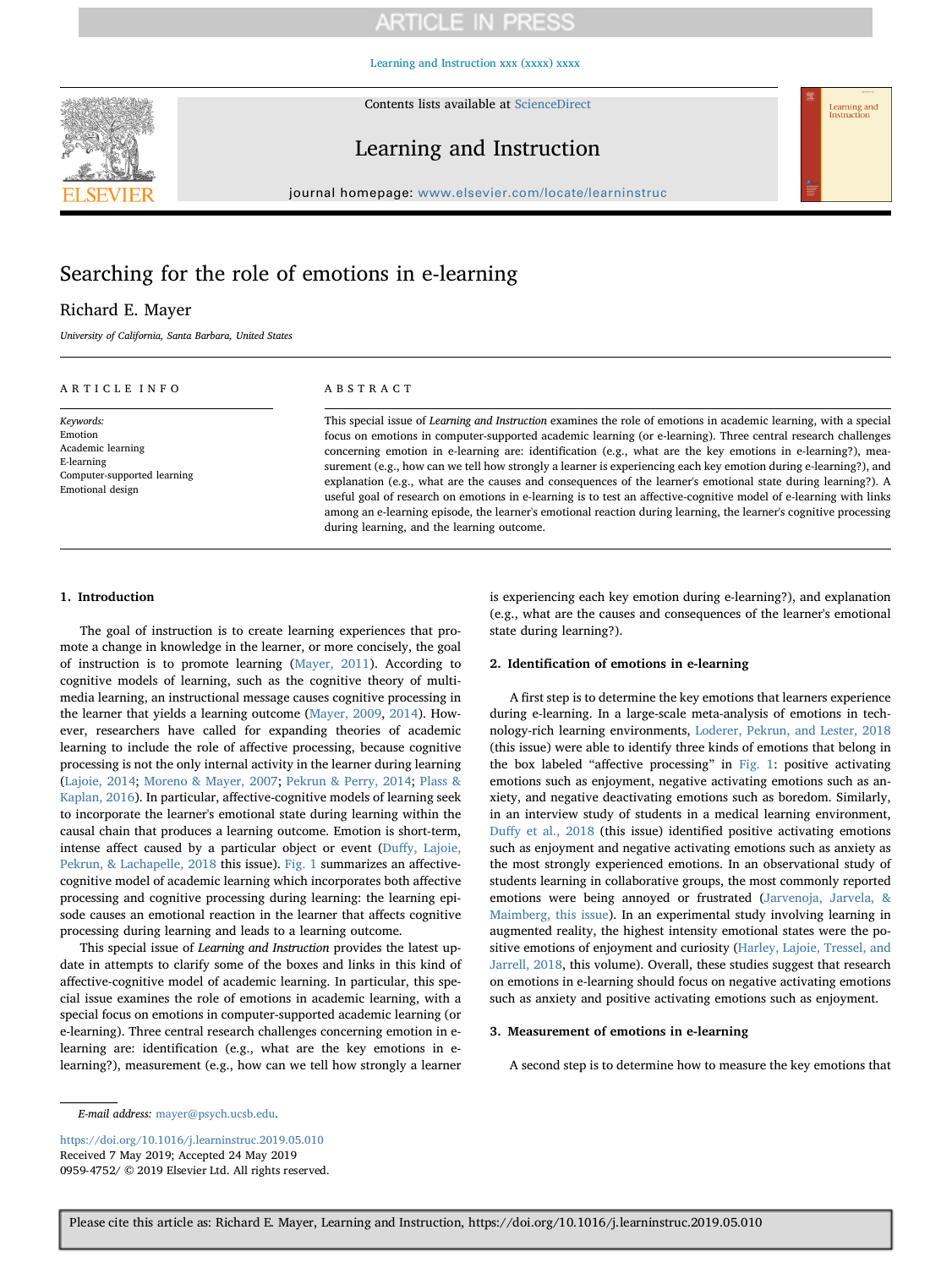## **ARTICLE IN PRESS**

<span id="page-1-1"></span>learning. e-learning episode learning outcome affective processing cognitive processing

learners experience during e-learning. Duff[y et al., 2018](#page-1-0) (this issue) provide an example of how to construct and validate a scale for measuring emotions experienced by students engaged in medical learning environments. The scale asks learners to rate their level of experiencing each of 22 emotions on a 5-point scale (from "not at all" to "very strong"), based on single words representing positive activating emotions (e.g., enjoyment), negative activating emotions (e.g., anxiety), positive deactivating emotions (e.g., relaxation), or negative deactivating emotions (e.g., boredom). Overall, most of the studies in this special issue rely on surveys in which learners rate how strongly they are experiencing individual emotions such as anxiety or enjoyment at a given point in time in the context of a specific activity at hand. For example, Duff[y et al., 2018](#page-1-0) (this issue) report that the Achievement Emotion Questionnaire [\(Pekrun, Goetz, Frensel, Barchfeld, & Perry,](#page-2-10) [2011\)](#page-2-10) is the most commonly used emotion survey used in educational settings. A potential complementary direction for future research is to explore the role of biometric measures of emotion during learning, such as electro-dermal activity (EDA) or heart rate variability (HRV).

#### 4. Explanation of emotions in e-learning

The ultimate step is to determine the nature of causal links among the four boxes shown in [Fig. 1:](#page-1-1) e-learning episode, affective processing, cognitive processing, and learning outcome. An important contribution comes from a large-scale meta-analysis of emotions in technology-rich learning environments by [Loderer et al., 2018](#page-2-7) (this issue), which found replicated evidence for correlational links between affective processing (e.g., emotions experienced during e-learning) and cognitive processing (e.g., level of engagement and strategy use during learning) and between affective processing and learning outcomes (e.g., task performance). In particular, two possible affective-cognitive pathways suggested by this review are a positive path from learning episode (involving high perceived control and value) to enjoyment to engagement to good learning outcome, and a negative path from learning episode (involving low perceived control and value) to anxiety to disengagement to poor learning outcome.

Similarly, in an interview study in a medical learning environment, Duff[y et al., 2018](#page-1-0) (this issue) found significant positive correlations between learners' experiencing of positive emotions and their learning outcome performance, as well as significant negative correlations between learners' experiencing of negative emotions and their learning outcome performance. Experimental research is needed to establish the causal links suggested by these correlational links.

In a well-controlled within-subjects experiment, [Plass et al., 2019](#page-2-11) (this issue) examined the first link in the affective-cognitive model in [Fig. 1,](#page-1-1) that is, the link between the e-learning episode and experienced emotion. In particular, they examined how the facial expression, color, shape, and dimensionality of game characters evoke emotions such as happy or sad in participants. Overall, happy emotions were reported for characters with happy facial expressions and warm colors, whereas sad emotions were reported for characters with sad emotions and neutral colors. Using immersive 3-dimensional renderings also increased the level of emotional arousal as compared to 2-dimensional renderings. This work provides an example of how to investigate the affectivecognitive model, one link at a time.

In a between-subjects experiment, Harley [et al., 2018](#page-2-9) (this issue) compared two versions of augmented reality support for a museum tour, which caused differences in amount learned but not in levels of experienced emotion during learning. In order to clarify the links in the affective-cognitive model in [Fig. 1,](#page-1-1) additional work is needed to explore

R.E. Mayer *Learning and Instruction xxx (xxxx) xxxx*

Fig. 1. A cognitive-affective model of e-

the idea that differences in the design of e-learning episodes can create differences in cognitive processing without creating differences in affective processing, or that cognitive processing can affect affective processing.

The search for the role of emotion in e-learning has led to several proposed theories of academic learning that include emotional state (or affective processing) as a key component. Most of the papers in this special issue draw on Control-Value Theory of Achievement Emotion (CVT; [Pekrun & Perry, 2014](#page-2-5)), which posits that the learner's emotional state can be caused by antecedents such as perceived control (i.e., the learner's beliefs about his or her competence to learn the material) and perceived value (i.e., the learner's belief about usefulness or personal value of the to-be-learned material) of the learning task at hand, and can cause outcomes such as engagement and achievement. When the focus turns to e-learning, papers in this special issue also acknowledge [Plass and Kaplan](#page-2-6)'s (2016) Integrated Cognitive Affective Model of Learning with Multimedia (ICALM) and [Moreno and Mayer](#page-2-4)'s (2007) Cognitive-Affective Model of Learning with Media (CATLM), both of which extend Mayer'[s \(2009, 2014\)](#page-2-1) Cognitive Theory of Multimedia Learning (CTML) by incorporating affective and cognitive processes in the same model for describing how e-learning works. Clarifying how instruction causes affective and cognitive processes during learning and how these processes interact with each other to produce learning outcomes is the central challenge of research on emotion in e-learning.

### 5. Conclusion

Overall, a useful goal of research on emotions in e-learning is to test a cognitive-affective model of e-learning with links among an e-learning episode, the learner's affective processing (or emotional reaction) during learning, the learner's cognitive processing during learning, and the learning outcome. The sampling of current work in this special issue shows that progress is being made in identifying which emotions to study and how to measure them using self-report surveys, but systematic experimental research is needed to determine the causal link between aspects of the e-learning episode and the learner's affective processing during learning, the link between affective processing during learning and cognitive processing during learning, and the link between cognitive processing and learning outcome performance. This task has theoretical implications for creating a more complete theory of e-learning and practical implications for emotional design of learning episodes, that is, how to design instruction that primes emotions that enable deep cognitive processing leading to strong learning outcomes ([Mayer & Estrella, 2014](#page-2-12); Plass et al., this volume; [Plass, Heidig,](#page-2-13) [Hayward, Homer, & Um, 2014;](#page-2-13) [Um, Plass, Hayward, & Homer, 2012](#page-2-14)).

### Conflicts of interest

There are no conflicts of interest to declare.

### Source of funding

Preparation of this paper was supported by Grant R305A150417 from the Institute of Education Sciences of the U. S. Department of Education.

### References

<span id="page-1-0"></span>Duff[y, M. C., Lajoie, S. P., Pekrun, R., & Lachapelle, K. \(2018\). Emotions in medical](http://refhub.elsevier.com/S0959-4752(19)30324-X/sref1) [education: Examining the validity of the Medical Emotion Scale \(MES\) across](http://refhub.elsevier.com/S0959-4752(19)30324-X/sref1)